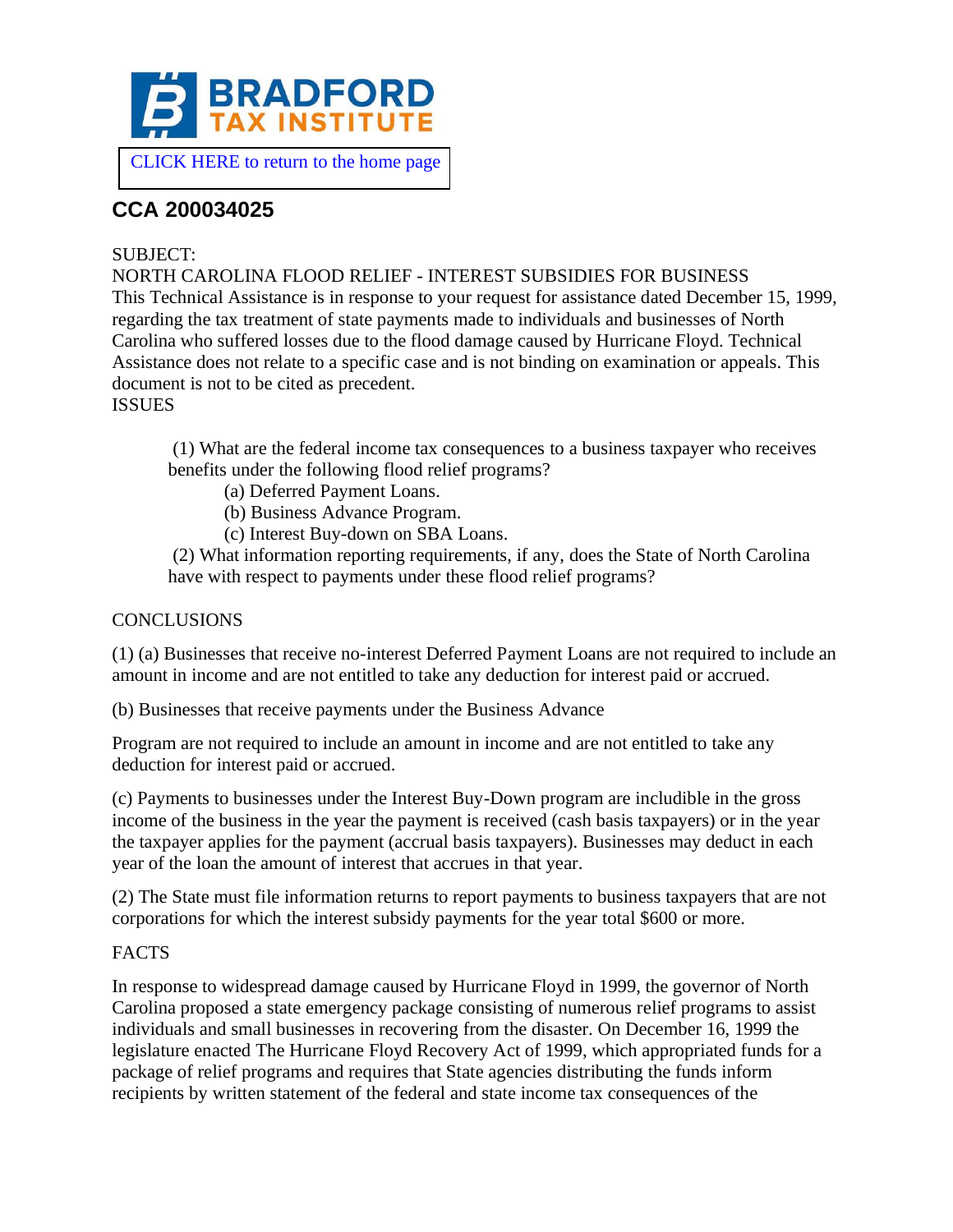disbursements. Accordingly, the North Carolina Department of Revenue has requested your assistance in determining the federal income tax treatment of the disbursements.

The following disaster assistance programs are addressed in this Technical Assistance. The numbers appeared in the margin of materials in your request for assistance.

#### DEFERRED PAYMENT LOANS (6)

This program provides interest-free State-funded three year loans to small and mid-sized businesses that are economically viable but do not qualify for Small Business Administration (SBA) loans. At the end of three years the business must repay the principal amount of the loan to the State.

#### BUSINESS ADVANCE PROGRAM (6)

The North Carolina Department of Commerce will provide cash advances of up to \$10,000 to businesses that have applied for SBA loans to pay for immediate needs. Under this program funds can be disbursed within 4 days as opposed to three to six weeks to receive the SBA loan proceeds. The business must repay amounts received under the Business Advance Program upon receipt of the SBA loan funds.

#### INTEREST BUY-DOWN ON SBA LOANS (7)

North Carolina will provide grants to flood victims equal to the cost of interest on SBA loans for the first three years. This program will be administered by commercial banks. Businesses that qualify for SBA loans will take their executed SBA loan documents to the bank. The bank will calculate the amount of interest for the first three years and issue a check to the business in that amount.

#### LAW AND ANALYSIS

Section 61(a) provides generally that gross income means all income from whatever source derived. Section 1.61-1(a) of the Income Tax Regulations provides that gross income includes income realized in any form. In Commissioner v. Glenshaw Glass Co., 348 U.S. 426 (1955), 1955-1 C.B. 207, the United States Supreme Court held that the concept of gross income encompassed accessions to wealth, clearly realized, over which taxpayers have complete dominion.

Section 451(a) provides generally that an item of gross income shall be included in gross income in the taxable year in which received by the taxpayer, unless under the taxpayer's method of accounting, the amount is to be properly accounted for in a different period. Section  $446(c)(1)$ and (c)(2) provide generally that both the cash method and the accrual method are permissible methods of accounting.

Cash basis taxpayers generally take items into gross income in the taxable year in which they are actually or constructively received. Sections  $1.451-1(a)$ ;  $1.446-1(c)$ (i). Accrual basis taxpayers generally take items into gross income when all the events have occurred that fix the taxpayer's right to receive the income and the amount of the income can be determined with reasonable accuracy. Sections  $1.451-1(a)$ ;  $1.446-1(c)(ii)(A)$ .

Section 163(a) generally permits business taxpayers to deduct all interest paid or accrued within the taxable year on trade or business indebtedness.

Section 461(a) provides generally that deductions are taken in the taxable year which is proper under the taxpayers method of accounting. In general, deductions for cash basis taxpayers are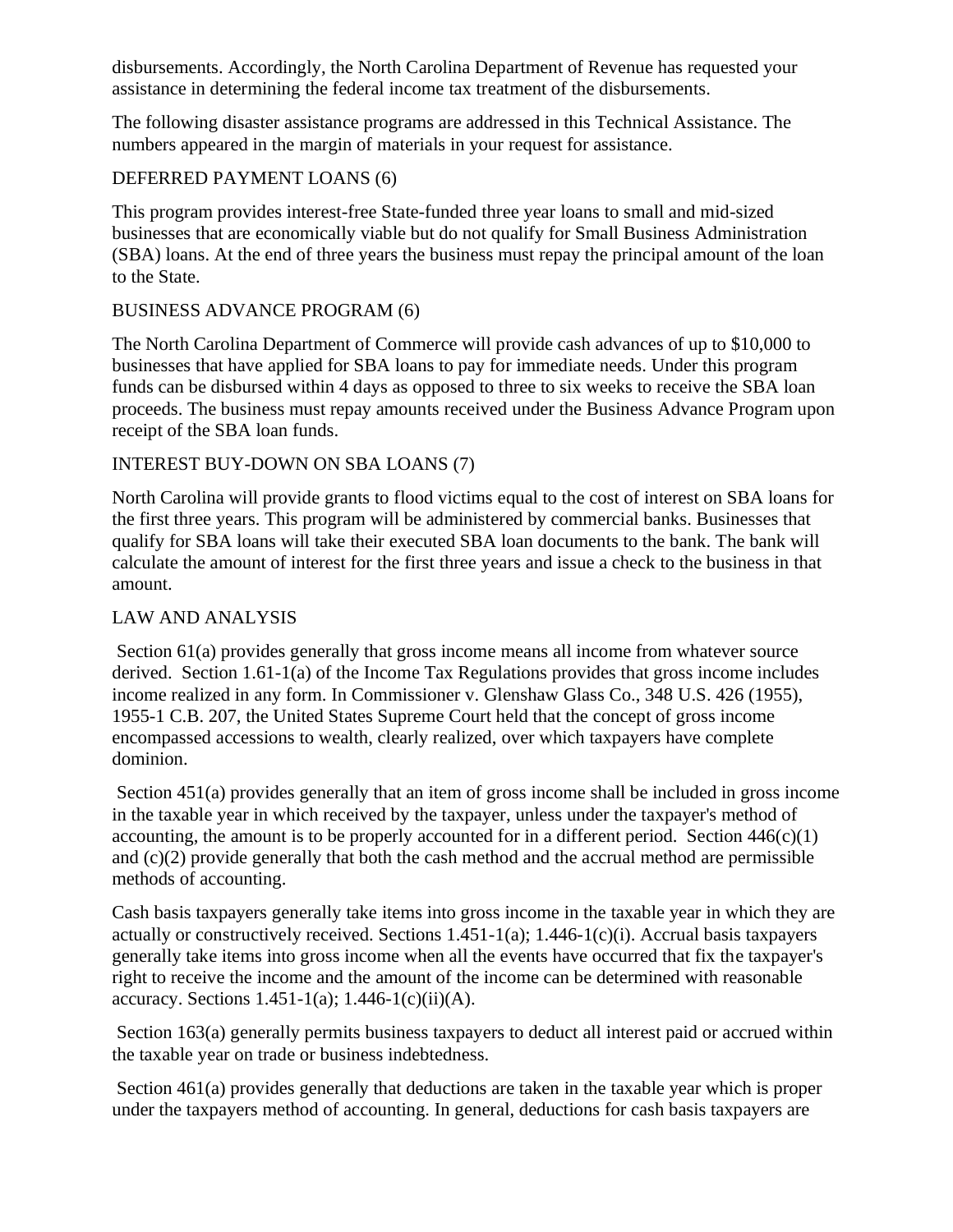proper in the year of payment. Section 1.461-1(a)(1). However, section  $461(g)$  provides rules for prepaid interest and provides generally that if taxable income is computed under the cash receipts and disbursements method of accounting, interest paid by the taxpayer which is properly allocable to any period (1) with respect to which the interest represents a charge for the use or forbearance of money, and (2) which is after the close of the taxable year in which paid, shall be charged to capital account and shall be treated as paid in the period to which so allocable.

Accrual basis taxpayers generally take deductions in the taxable year in which all the events have occurred that establish the fact of the liability, the amount of the liability can be determined with reasonable accuracy, and economic performance has occurred with respect to the liability. Section 461(h); section 1.461-1(a)(2). In the case of interest expense, economic performance occurs as the interest cost economically accrues. Section 1.461-4(e).

Under the rules of sections 163 and 461, taxpayers engaged in a trade or business are generally permitted to deduct interest as it accrues, that is, ratably over the period of the indebtedness. This is true regardless of whether taxpayers compute income using an accrual method of accounting or a cash method of accounting.

In general, section 7872 defines a below-market loan as any loan on which the interest rate charged is less than the applicable federal rate under section 1274(d) ("AFR"). Section 7872(b) provides that the borrower of a below-market term loan is treated as having received from the lender, on the date the loan is made, cash in an amount equal to the excess of the amount loaned over the present value of all payments required under the loan (the "imputed transfer"). Section 7872(b) further provides that a below-market term loan is treated as having original issue discount in an amount equal to the imputed transfer, which is in addition to any other original issue discount on the loan determined without regard to section 7872(b).

Section 7872 applies only to the below-market loans listed in section 7872(c)(1). Under section 7872(c)(1)(D), a tax avoidance loan is a below-market loan one of the principal purposes of the interest arrangements of which is the avoidance of any federal tax. Under section  $7872(c)(1)(E)$ , a significant effect loan is a below-market loan for which, to the extent provided in regulations, the interest arrangements of the loan have a significant effect on any federal tax liability of the lender or the borrower. No regulations have been issued under section 7872(c)(1)(E). ( Section  $7872(c)(1)(A)$ , (B), (C), and (F) do not apply in this case.)

The legislative history of section 7872 indicates that most government-subsidized loans such as government insured or guaranteed student loans or residential mortgages were intended to be exempt from section 7872. S. Rep. No. 169, Vol. 1, 98th Cong., 2d Sess. 482 (1984).

Section 6041(a) provides that all persons engaged in a trade or business and making payment in the course of such trade or business to another person of rent, salaries, wages, premiums, annuities, compensations, or other fixed or determinable gains, profits, and income of \$600 or more in any taxable year must make an information return. Under section 1.6041-1(b), federal and state governments are considered persons engaged in a trade or business for purposes of section 6041. However, section 1.6041-3(c) generally exempts payments to a corporation from the information reporting requirements.

# DEFERRED PAYMENT LOANS AND BUSINESS ADVANCE PROGRAM

These programs are addressed together because both programs provide zero interest loans to eligible businesses, although loans under the Business Advance Program are extremely short term.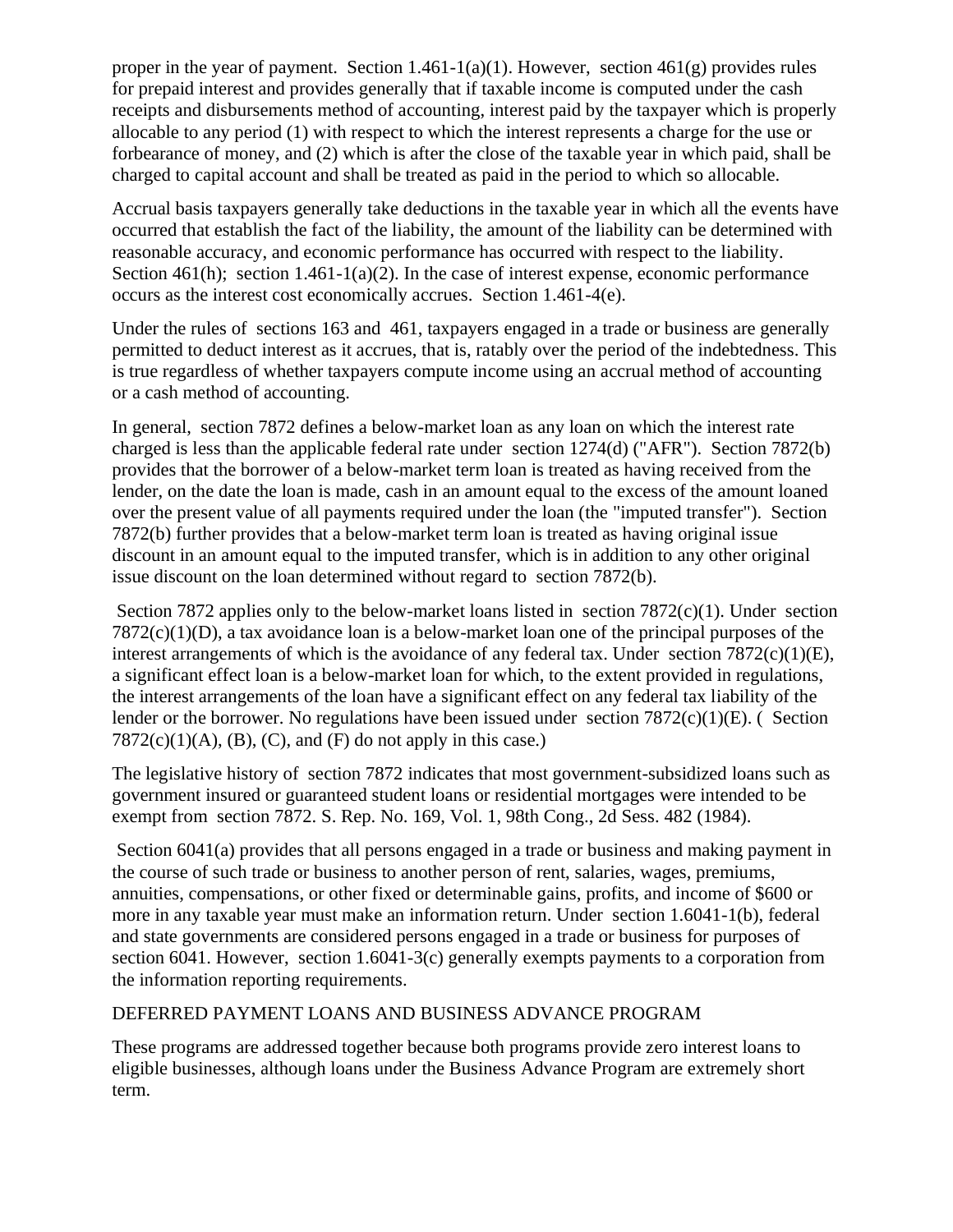In the absence of regulations implementing section  $7872(c)(1)(E)$ , section  $7872$  will not apply to loans under the Deferred Payment Loans and Business Advance Programs unless they are determined to be tax avoidance loans under section  $7872(c)(1)(D)$ . Those programs were established by North Carolina to provide state-subsidized financial assistance to businesses that were damaged by the 1999 floods. The interest arrangements of loans under the programs are not structured with a principal purpose of avoiding federal tax and the loans are not tax avoidance loans for purposes of section  $7872(c)(1)(D)$ . Therefore, section 7872 does not apply to loans under these programs.

Accordingly, upon receiving a zero interest loan under the Deferred Payment Loans or Business Advance Programs, a business is not required to include an amount in income and may not take a deduction for interest paid or accrued. Because the disbursing of a loan is not taxable to the recipient, there is no information reporting requirement.

# INTEREST BUY-DOWN ON SBA LOANS

The payment to a business taxpayer of the amount that the business is expected to pay in interest for the first three years of an SBA loan is a clear accession to wealth that is includible in the business' gross income. Graff v. Commissioner, 673 F.2d 784 (5th Cir. 1982, aff'g 74 T.C. 743 (1980); Rev. Rul. 76-75, 1976-1 C.B. 14 (interest subsidy payments made by government agency to mortgagees on behalf of mortgagor owners of lower-income rental housing constitute gross income to owners).

A cash basis taxpayer must include the amount of the payment in income in the year the payment is received. An accrual basis taxpayer must include the amount of the payment in income when all the events have occurred that fix the right to receive the income and the amount thereof can be determined with reasonable accuracy. In this case, it appears that the right to a grant becomes fixed when a business files its executed SBA loan documents with the commercial bank. Once an application is filed the remaining processing is ministerial as the bank appears to merely calculate the amount of interest on the loan for the first three years based on the loan documents supplied by the business. See Continental Tie & Lumber Co. v. United States, 286 U.S. 290 (1932). Accordingly, a business using the accrual method of accounting should accrue the amount of the grant in income in the year it files for the grant with the bank even if the grant is not received until a subsequent year.

Regardless of the method of accounting, a taxpayer may deduct the interest it pays on the SBA loan only as the interest accrues, that is, ratably over the period of the loan.

The payments to businesses under the Interest Buy-Down program are fixed or determinable gains, profits or income to the recipients. Therefore the State must make an information return reporting a payment if the payment is \$600 or more and the recipient is not a corporation. However, the bank and not the State is required to make the information return if the bank performs management or oversight functions in connection with the payment. See Rev. Rul. 93- 70, 1993-2 C.B. 294.

We suggest that you advise the State of North Carolina to describe the tax consequences of these payments to the recipients in language similar to the following:

The Internal Revenue Service has advised us that you are not required to include any amount in income as a result of receiving a zero interest loan under the Deferred Payment Loans or Business Advance Programs. You may not take a deduction for interest when you repay these loans. If you have received a payment under the Interest Buy-Down program, you must include